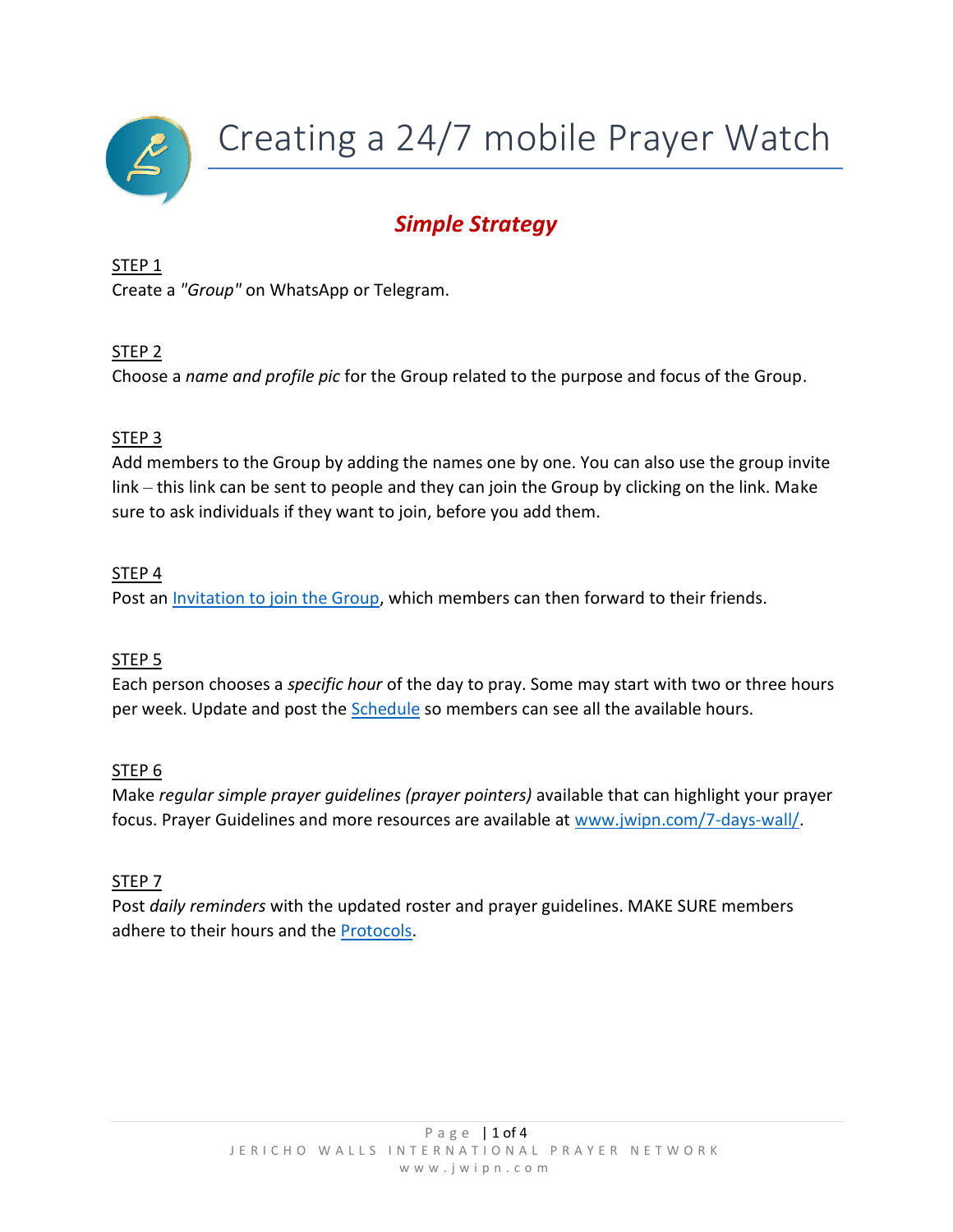## <span id="page-1-0"></span>*Example of an "Invitation to join the Group"*

#### **SPECIAL INVITATION !!!**

Dear Praying Friends,

I would like to invite you to join our *"24/7 WhatsApp Prayer Watch"* with the purpose of praying 24/7 for our nation. We will be seeking the Lord for spiritual breakthrough in South Africa.

We will be sharing *daily prayer information* on this WhatsApp Group to help facilitate focussed prayer according to these three key areas:

- *Spiritual Awakening of the Church*
- *Salvation of lost Souls*
- *Social Justice*

Please send me the following information to register you on the Group:

- *Name & Surname*
- *Cell number*
- *Hours you choose to pray*

PLEASE FORWARD this message to some of your friends who might want to join us on this "Whatsapp Prayer Watch".

Thank you for persevering in prayer for our country!

Administrator.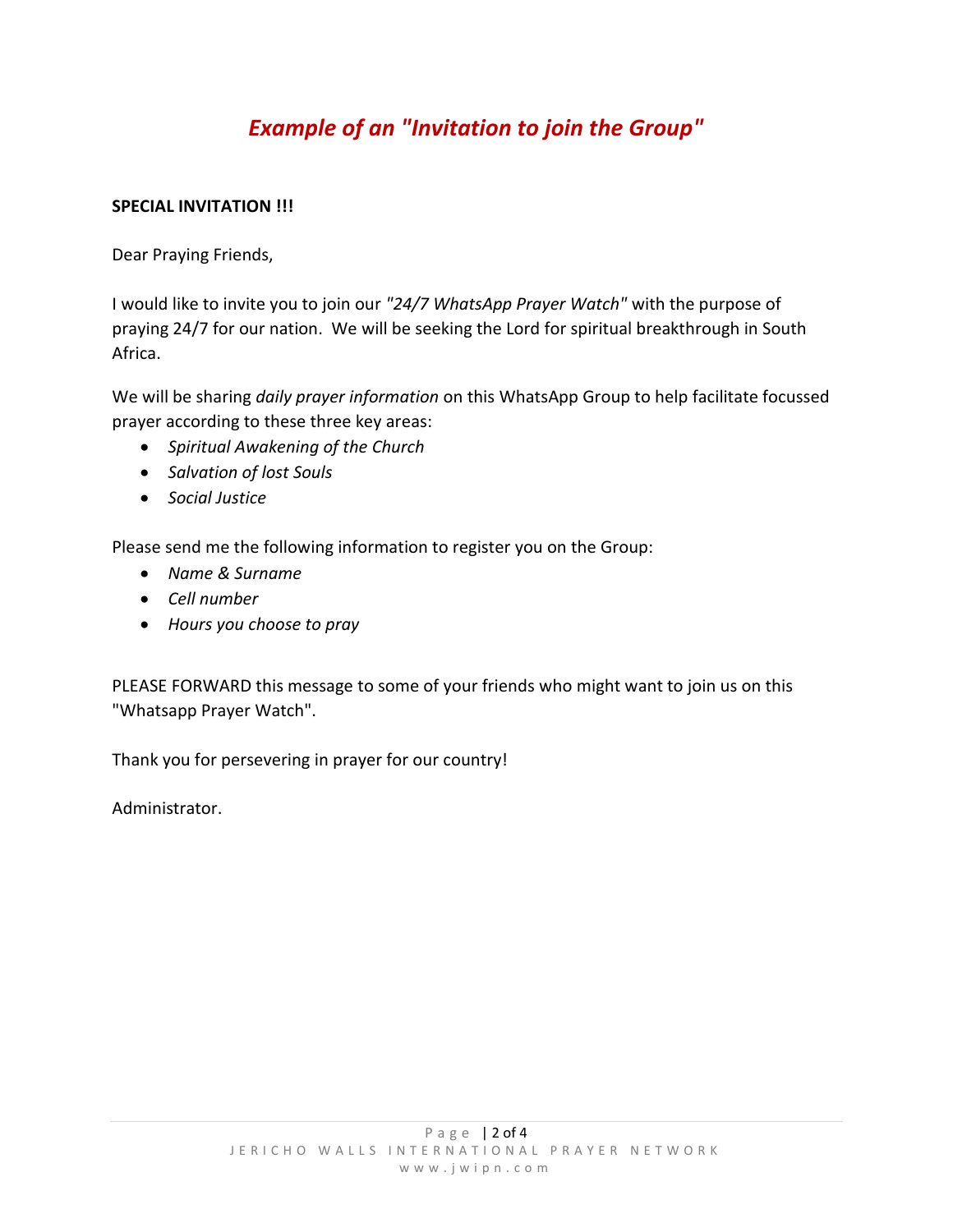## *Example of the "Schedule"*

<span id="page-2-0"></span>

| <b>TIME</b>     | <b>MONDAY</b> | <b>TUESDAY</b> | <b>WEDNESDAY</b> | <b>THURSDAY</b> | <b>FRIDAY</b> | <b>SATURDAY</b> | <b>SUNDAY</b> |
|-----------------|---------------|----------------|------------------|-----------------|---------------|-----------------|---------------|
| $01:00 - 02:00$ |               |                |                  |                 |               |                 |               |
| $02:00 - 03:00$ |               |                |                  |                 |               |                 |               |
| $03:00 - 04:00$ |               |                |                  |                 |               |                 |               |
| $04:00 - 05:00$ |               |                |                  |                 |               |                 |               |
| $05:00 - 06:00$ |               |                |                  |                 |               |                 |               |
| $06:00 - 07:00$ |               |                |                  |                 |               |                 |               |
| $07:00 - 08:00$ |               |                |                  |                 |               |                 |               |
| $08:00 - 09:00$ |               |                |                  |                 |               |                 |               |
| $09:00 - 10:00$ |               |                |                  |                 |               |                 |               |
| $10:00 - 11:00$ |               |                |                  |                 |               |                 |               |
| $11:00 - 12:00$ |               |                |                  |                 |               |                 |               |
| $12:00 - 13:00$ |               |                |                  |                 |               |                 |               |
| $13:00 - 14:00$ |               |                |                  |                 |               |                 |               |
| $14:00 - 15:00$ |               |                |                  |                 |               |                 |               |
| $15:00 - 16:00$ |               |                |                  |                 |               |                 |               |
| $16:00 - 17:00$ |               |                |                  |                 |               |                 |               |
| $17:00 - 18:00$ |               |                |                  |                 |               |                 |               |
| $18:00 - 19:00$ |               |                |                  |                 |               |                 |               |
| $19:00 - 20:00$ |               |                |                  |                 |               |                 |               |
| $20:00 - 21:00$ |               |                |                  |                 |               |                 |               |
| $21:00 - 22:00$ |               |                |                  |                 |               |                 |               |
| $22:00 - 23:00$ |               |                |                  |                 |               |                 |               |
| $23:00 - 00:00$ |               |                |                  |                 |               |                 |               |
| $00:00 - 01:00$ |               |                |                  |                 |               |                 |               |